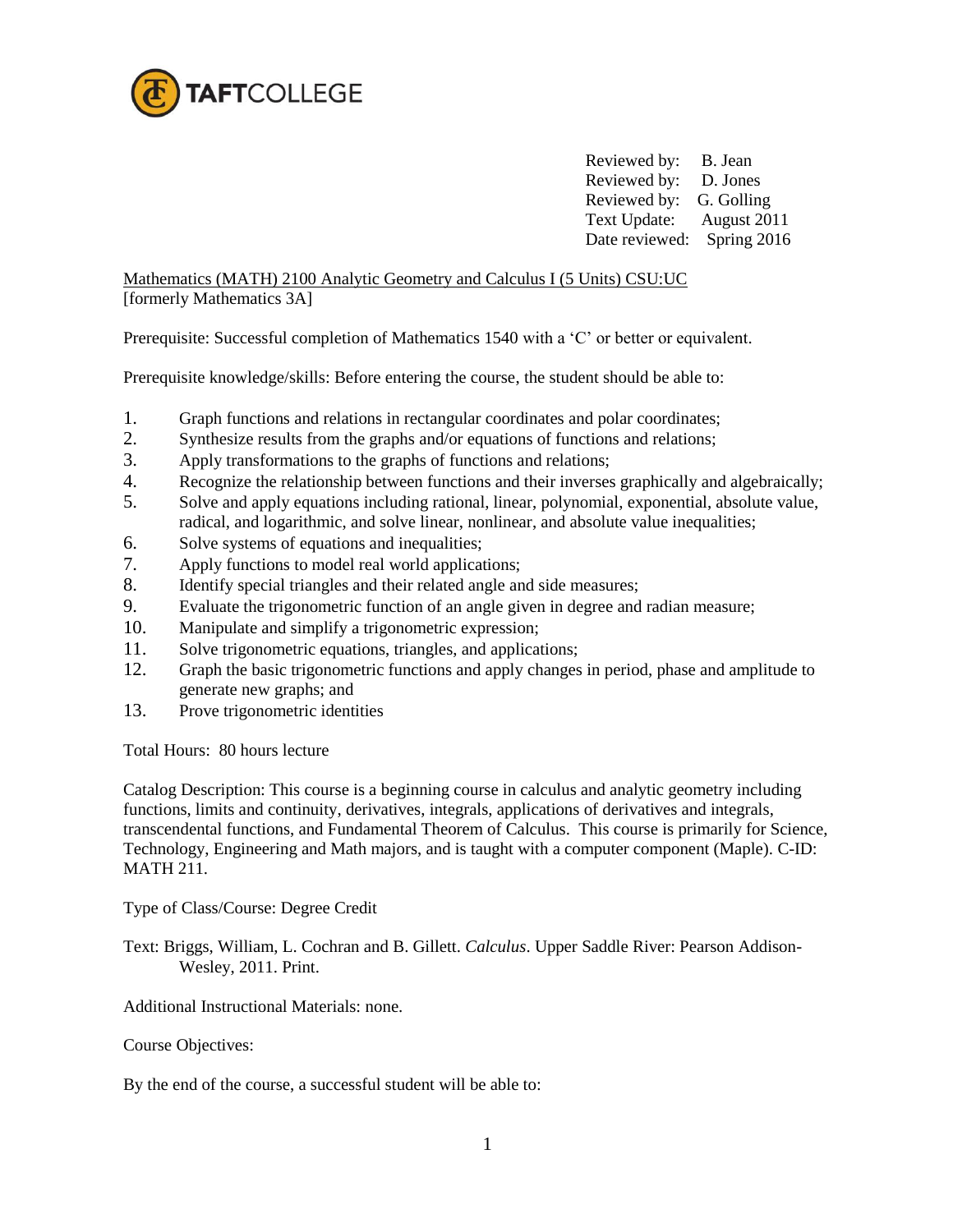

- 1. understand the use of functional notation,
- 2. plot and interpret graphs of functions,
- 3. differentiate algebraic, trigonometric, exponential, logarithmic and hyperbolic functions,
- 4. apply derivatives, and
- 5. find the integrals of basic functions (this topic is continued in Math 3B) and
- 6. complete items 1-5 above by both hand computations and computer assisted (Maple) Compute the limit of a function at a real number;
- 7. Determine if a function is continuous at a real number;
- 8. Find the derivative of a function as a limit;
- 9. Find the equation of a tangent line to a function;
- 10. Compute derivatives using differentiation formulas;
- 11. Use differentiation to solve applications such as related rate problems and optimization problems;
- 12. Use implicit differentiation;
- 13. Graph functions using methods of calculus;
- 14. Evaluate a definite integral as a limit;
- 15. Evaluate integrals using the Fundamental Theorem of Calculus; and
- 16. Use the definite integral to find areas and volumes

Course Scope and Content:

Unit I Functions & Graphs

- A. Identify graphs of polynomial functions
- B. Identify horizontal and vertical translations
- C. Identify the effect of the magnitude and sign of leading coefficients on the graph of a polynomial
- D. Construct and graph piecewise and composite functions
- E. Identify local minimums and maximums

Unit II Limits & Continuous Functions

- A. Find limits graphically and numerically
- B. Evaluate limits analytically
- C. Identify continuity of functions on open and closed intervals
- D. Determine when functions have infinite limits and interpret the meaning of an infinite limit

Unit III Derivative

- A. Demonstrate an understanding of the derivative as it pertains to the tangent line problem
- B. Identify and appropriately apply basic rules of differentiation as they pertain to rates of change
- C. Identify and appropriately apply the power, constant, product, and quotient rule for first and higher-order derivatives
- D. Differentiation formulas: constants, power rule, product rule, quotient rule and chain rule
- E. Demonstrate a working knowledge of related rates of change
- F. Determine the differentiability of functions
- G. Determine a derivative as a limit

Unit IV Application of Derivatives

- A. Use derivatives to identify and appropriately interpret local extrema
- B. Identify intervals where functions are increasing/decreasing based on derivatives
- C. Identify regions of concavity
- D. Identify asymptotic behavior based on limits
- E. Use derivatives for optimization problems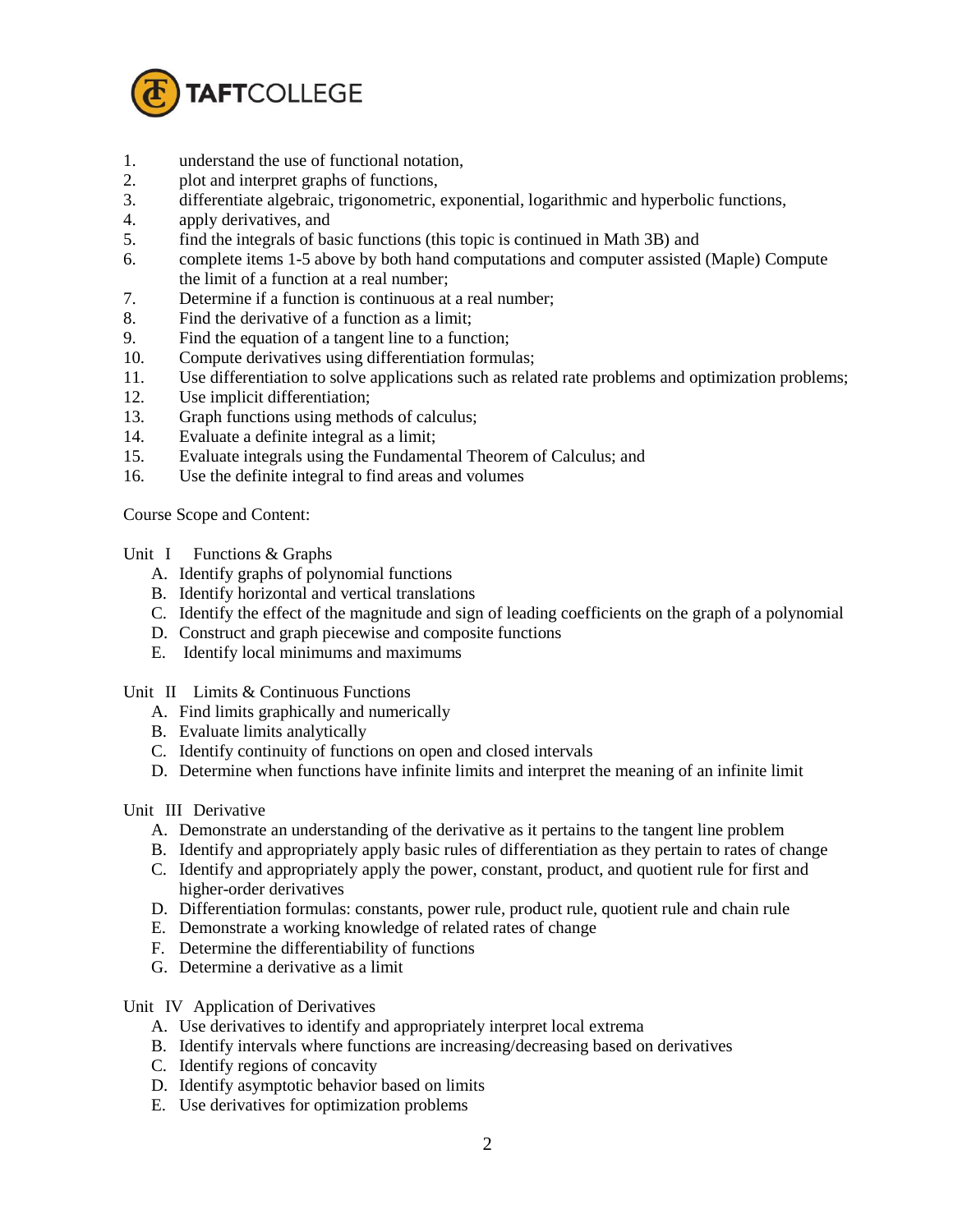

- F. Apply Newton's Method where appropriate
- G. Utilize differentials as they pertain to calculating maximum error propagation
- H. Use derivatives as a tool to graph functions
- I. Intermediate and Mean Value Theorem

Unit V Definite Integral

- A. Calculate antiderivatives and apply to Indefinite Integration
- B. Calculate area under a curve by Reimann sums and The Fundamental Theorem of Calculus
- C. Demonstrate power rule for integration
- D. Demonstrate integration by substitution and numerical integration
- E. Demonstrate the use of integrals to calculate volume

Unit VI Topics in Differential Calculus

- A. Demonstrate applications of logarithmic differentiation and integration
- B. Demonstrate applications of differentiation and integration of inverse functions
- C. Demonstrate applications of differentiation and integration of exponential functions
- D. Apply differential equations in growth and decay models
- E. Demonstrate applications of differentiation and integration of Inverse Trigonometric Hyperbolic functions

Learning Activities Required Outside of Class:

The students in this class will spend a minimum of 10 hours per week outside of the regular class time doing the following:

- 1. Studying
- 2. Answering questions
- 3. Skill practice
- 4. Completing required reading
- 5. Problem solving activity or exercise with and without computer assistance

Methods of Instruction:

- 1. Lecture-demonstrations and sample problems solved by the instructor
- 2. Computer modeling and exploration

Methods of Evaluation:

- 1. Computational or non-computational problem-solving demonstrations, including:
	- a. Exams
	- b. homework problems
	- c. quizzes

Supplemental Data:

| TOP Code: | 170100 Mathematics |
|-----------|--------------------|
|           |                    |